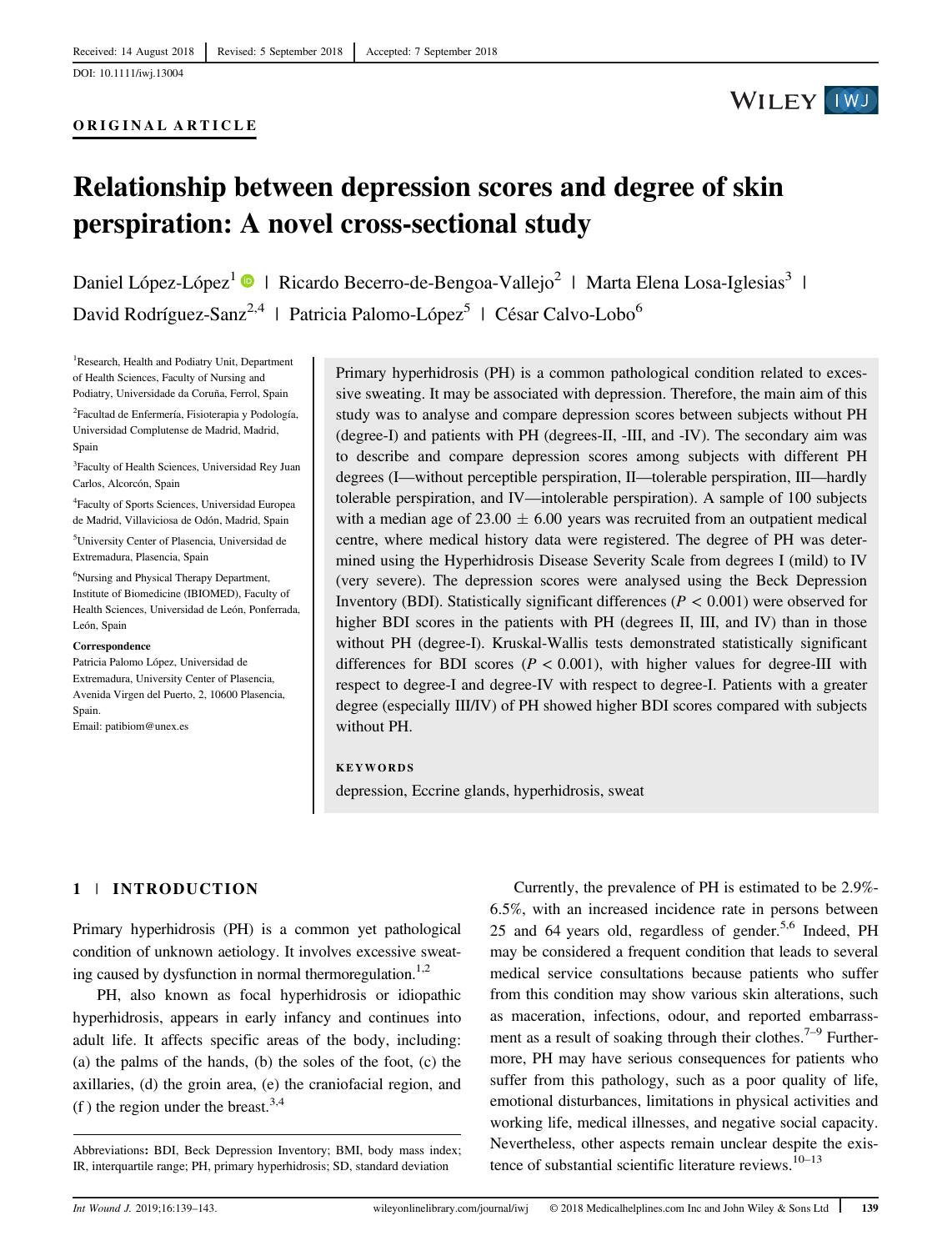# 140 **LÓPEZ-LÓPEZ ET AL.**

Various researchers have suggested the probability of a relationship between PH and emotional problems. They argue that symptoms of anxiety and stress are the most commonly reported psychological factors in this area.14–<sup>16</sup>

Based on this, we hypothesised that patients with higher degrees of PH may have higher Beck Depression inventory (BDI) scores. Therefore, the main aim of this study was to analyse and compare the depression scores between subjects without PH (degree I) and patients with PH (degrees II, III, and IV). In addition, the secondary aim of this research was to describe and compare the depression scores among patients with different degrees of PH (I-without perceptible perspiration, II-tolerable perspiration, III-hardly tolerable perspiration, and IV-intolerable perspiration).

# 2 | MATERIALS AND METHODS

### 2.1 | Design and sample

This cross-sectional study design was conducted in a private outpatient medical centre from February 1, 2014 to December 30, 2014. The inclusion of study subjects was carried out using a consecutive sampling method with 125 participants. Of these, 100 gave their consent and were registered for this study.

The inclusion criteria applied in this research were as follows: subjects of both genders without and with several degrees of PH aged 18-64 years old. Patients also had to sign the informed consent form. Subjects were excluded because of: (a) endocrine alterations, (b) infectious or autoimmune illnesses, (c) menopause/physiological problems, (d) pregnancy/breastfeeding, (e) neurological disorders, (f ) oncological pathologies, (g) the use of medications, and (h) refusal to provide informed consent.

## 2.2 | Procedure

Participants were first recruited and interviewed about their (a) medical health, (b) family health history, (c) sociodemographic characteristics (age and gender), and (d) other conditions (endocrine alterations, infectious or autoimmune illnesses, menopause/physiological problems, pregnancy/breastfeeding, neurological disorders, oncological pathologies, medications, or various sports activities).

A physician recorded anthropometric data for each subject, including (a) height (m), (b) weight  $(kg<sup>2</sup>)$ , and (c) body mass index (BMI = weight/height<sup>2</sup>), using Quetelet's equation.<sup>17</sup> All evaluations were measured in an examination room with a humidity of  $45\% \pm 10\%$  and a temperature of  $24.1^{\circ}$ C  $\pm 1^{\circ}$ C.<sup>18</sup>

Next, the examiner determined the severity of PH in every participant using the Hyperhidrosis Disease Severity Scale.<sup>19</sup> This tool, which evaluates the degree of symptoms

#### Key Messages

- we investigated the relationship between depression and skin perspiration
- patients with a greater degree of primary hyperhidrosis had significantly higher Beck Depression Inventory (BDI) scores
- preventive care for patients' skin perspiration is extremely important to improve health

(from I [mild] to IV [very severe]) and negative implications related to PH in the patient's daily activities, is a validated test with a test-retest reliability of  $r = 0.82$  ( $P < 0.05$ ).<sup>20</sup>

Finally, the subjects finished the BDI test, which assessed 21 questions with global scores between 0 and 63 points. The BDI test was divided into four categories: (a) from 0 to 9 scores (no depression), (b) from 10 to 15 scores (medium depression), (c) from 16 to 23 scores (moderate depression), and (d) from 24 to 57 scores (severe depression). This test is an easy and validated instrument for determining and evaluating people with scores for depression. $^{21}$ 

# 2.3 | Ethical considerations

The Institutional Research Ethical Committee at Universidade da Coruña, (A Coruña, Spain; application data C.E.I December 18, 2013) validated that our research conformed to the Declaration of Helsinki and that other organisations were preserved. Furthermore, all patients were informed about the procedures used in our study, and they gave consent.

### 2.4 | Sample size calculation

Sample size calculation was carried out based on the differences between two independent groups using the G\*Power 3.1.9.2 software and the BDI scores of a pilot study ( $n = 14$ ), which included two groups (mean  $\pm$  SD): seven subjects without perceptible skin perspiration (degree I;  $3.78 \pm 2.51$ ) and seven subjects with perceptible skin perspiration (degrees I, II, and III;  $8.78 \pm 6.81$ ). Indeed, a two-tailed hypothesis, an interval confidence of 95%,  $\alpha = 5\%$  error probability of 0.01, a statistical power of 80%,  $\beta = 20\%$ , and an allocation ratio (N2/N1) of 1 were used for the sample size calculation. Therefore, a total sample size of 80 subjects (40 for each group) was recruited. In addition, because of the potential loss of 15% of the participants,  $n = 92$  subjects were studied. Finally, a sample size of  $n = 100$  subjects divided into subject groups without perceptible skin perspiration  $(n = 55)$  and with perceptible skin perspiration  $(n = 45)$  was included in the study.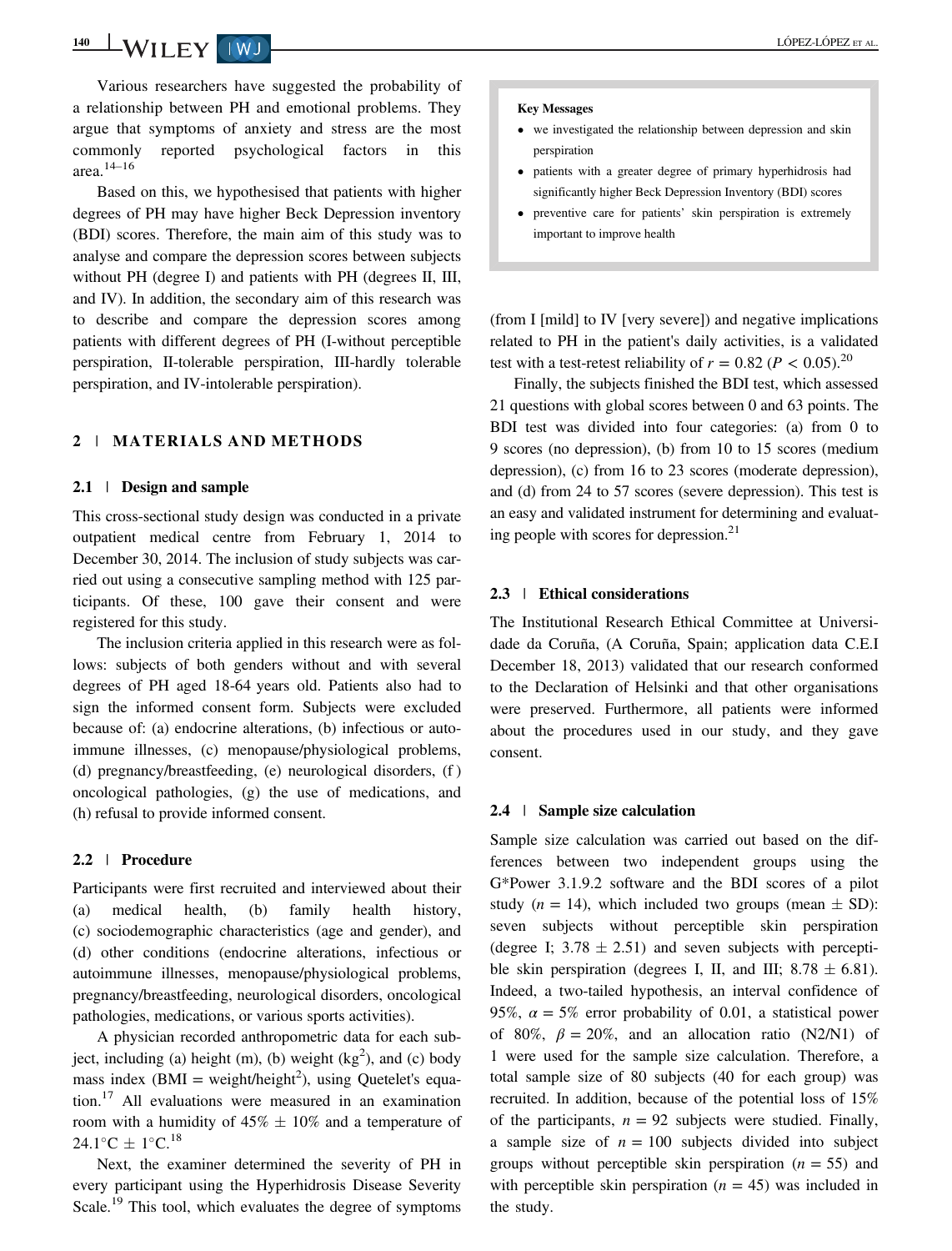## 2.5 | Statistical analysis

A statistical analysis was carried out using the software SPSS 22.0 (IBM SPSS Inc., Chicago, Illinois). A 99% confidence interval (CI) and a  $P$ -value  $\lt$  0.01 were considered statistically significant. The Shapiro-Wilk test was used to assess normality, and all variables were considered to be non-parametric data because all  $P$ -values were  $< 0.05$ . Second, descriptive data analyses were performed for the total and divided samples. Considering the quantitative data, the median and interquartile range (IR) were used. Regarding the categorical data, frequencies and percentages were reported. Third, a two-group comparison of the quantitative descriptive data and depression scores between subjects without PH as the control group (degree I) and patients with PH as the case group (degrees II, III, and IV) was performed using the non-parametric Mann-Whitney  $U$  test. In addition, the comparison of categorical data between both groups was carried out using Fisher's exact test for the body area distribution of perspiration (palms of the hands, soles of the foot, axillaries, groin area, craniofacial region, and under the breast). Fourth, the four-group comparison of the quantitative descriptive data and depression scores among subjects with different skin-sweating degrees (I—without perceptible perspiration, II—tolerable perspiration, III—hardly tolerable perspiration, and IV—intolerable perspiration) was carried out using the Kruskal-Wallis test, complete with the adjusted paired-samples Wilcoxon test. Furthermore, the comparison of the categorical data between the four groups was carried out using the  $\chi^2$  test. Box plots were used to illustrate quantitative differences among all groups. In addition, bars graphs were used to illustrate the categorical data among all groups.

# 3 | RESULTS

#### 3.1 | Comparison of patients with and without PH

Descriptive data and BDI scores between subjects without PH (degree I;  $n = 55$ ) and patients with PH (degrees II, III, and IV;  $n = 45$ ) are shown in Table 1. There were no statistically significant differences for gender distribution  $(P = 0.027)$ , which showed 37 women and 18 men with degree I PH, as well as 20 women and 25 men with degrees





FIGURE 1 Boxplots of BDI scores between subjects without PH (degree I) and patients with PH (degrees II-IV). Abbreviations: BDI, Beck Depression Inventory. In all the analyses,  $P < 0.01$  (with a 99% confidence interval) was considered statistically significant

II-IV PH for perspiration body area distribution ( $P = 0.061$ ). As shown in Table 1, statistically significant differences  $(P < 0.001)$  between both groups were observed for higher weight, BMI, and BDI scores (Figure 1) in patients with PH (degrees II, III, and IV) compared with subjects without PH (degree I). The rest of the comparisons did not indicate any other statistically significant differences ( $P > 0.01$ ).

# 3.2 | Comparison among patients with different PH degrees

Descriptive data and BDI scores among subjects with different PH degrees (I-without perceptible perspiration,  $n = 55$ ; II-tolerable perspiration,  $n = 24$ ; III-hardly tolerable perspiration,  $n = 11$ ; and IV-intolerable perspiration,  $n = 10$ ) are shown in Table 2. In addition, there were no statistically significant differences with regard to gender distribution  $(P = 0.025)$ , which showed that 37 women and 18 men had degree I PH, 14 women and 10 men had degree II PH, 3 women and 8 men had degree III PH, and 3 women and 7 men had degree IV PH. The perspiration body area distribution was significant  $(P = 0.031)$ . For Table 2, the Kruskal-Wallis tests showed statistically significant

TABLE 1 Descriptive data and BDI scores between subjects without PH (degree I) and patients with PH (degrees II-IV)

|                | <b>Total Group</b><br>Degree I<br>Median $\pm$ IR (range)<br>Median $\pm$ IR (range) |                                 | <b>Degrees II-IV</b><br>Median $\pm$ IR (range) | <b>Mann-Whitney</b><br>P-value |
|----------------|--------------------------------------------------------------------------------------|---------------------------------|-------------------------------------------------|--------------------------------|
|                | $N = 100$                                                                            | $N = 55$                        | $N = 45$                                        | Degree I versus II-IV          |
| Age $(y)$      | $23.00 \pm 6.00$ (18-49)                                                             | $23.00 \pm 8.00$ (18-49)        | $24.00 \pm 5.00$ (19-46)                        | 0.702                          |
| Weight (kg)    | $65.50 \pm 22.00(47-120)$                                                            | $60.00 \pm 17.00$ (47-110)      | $76.00 \pm 19.00(50-120)$                       | < 0.001                        |
| Height $(m)$   | $1.68 \pm 0.14$ (1.49-1.90)                                                          | $1.64 \pm 0.14$ (1.52-1.89)     | $1.73 \pm 0.15$ (1.49-1.90)                     | 0.033                          |
| BMI $(kg/m2)$  | $23.19 \pm 5.61$ (18.78-39.64)                                                       | $22.06 \pm 4.63$ (18.78-32.14)  | $25.39 \pm 4.81$ (19.05-39.64)                  | < 0.001                        |
| BDI $(kg/m^2)$ | $5.00 \pm 13.00 \ (00.00 - 38.00)$                                                   | $3.00 \pm 4.00 \ (00.00-19.00)$ | $17.00 \pm 21.00(00.00-38.00)$                  | ${<}0.001$                     |

Abbreviations: BDI, Beck Depression Inventory; BMI, body mass index; IR, interquartile range.

In all the analyses,  $P < 0.01$  (with a 99% confidence interval) was considered statistically significant.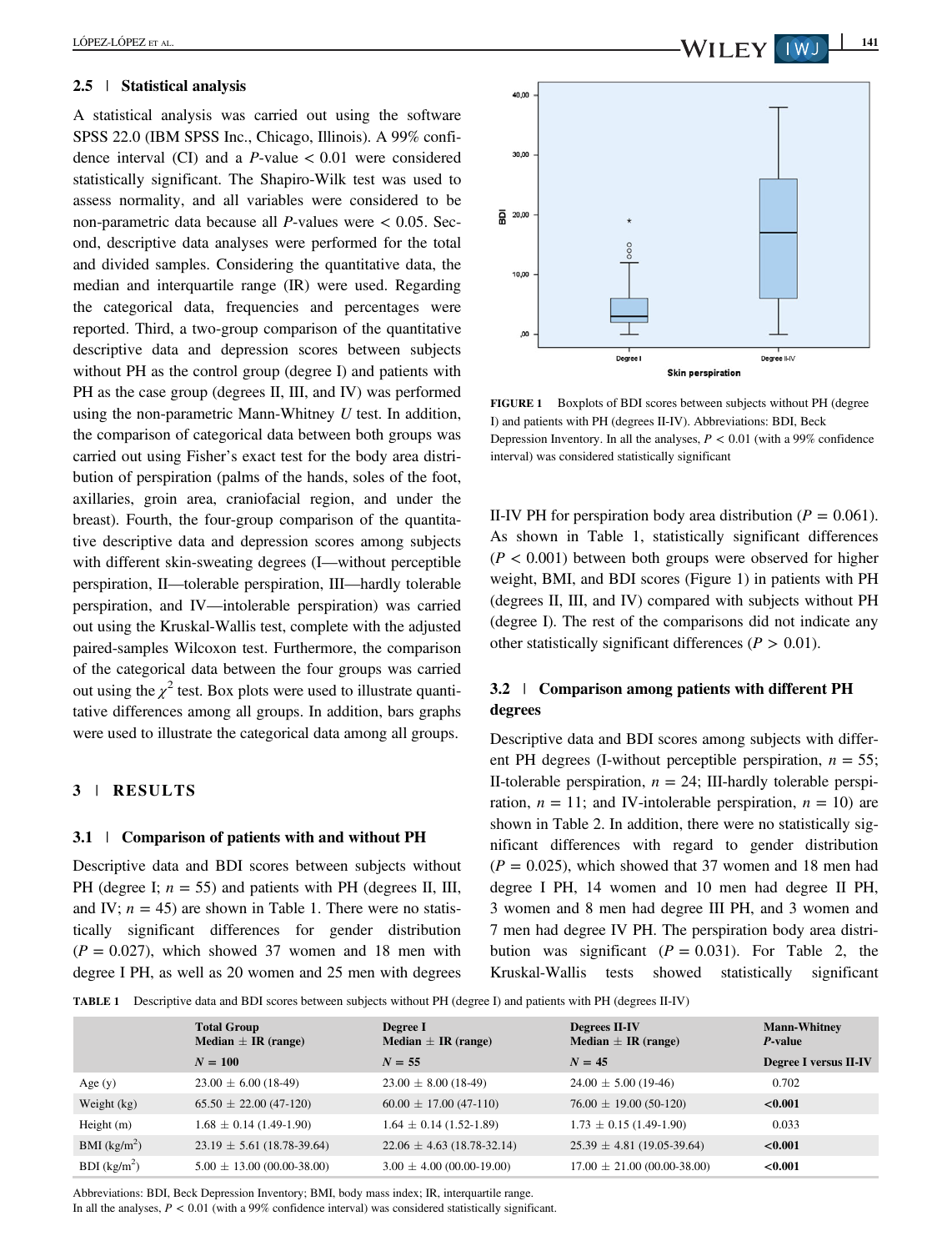TABLE 2 Descriptive data, BDI depression scores among subjects with different PH (I—without perceptible perspiration; II—tolerable perspiration; III hardly tolerable perspiration; and IV—intolerable perspiration)

|                | Degree I<br>Median $\pm$ IR (range) | Degree II<br>Median $\pm$ IR (range) | Degree III<br>Median $\pm$ IR (range) | Degree IV<br>Median $\pm$ IR (range) | <b>Kruskal-Wallis</b> |
|----------------|-------------------------------------|--------------------------------------|---------------------------------------|--------------------------------------|-----------------------|
|                | $N = 55$                            | $N = 24$                             | $N=11$                                | $N=10$                               | P-value               |
| Age $(y)$      | $23.00 \pm 8.00$ (18-49)            | $23.50 \pm 7.00$ (19-46)             | $24.00 \pm 6.00$ (21-28)              | $22.00 \pm 3.00$ (20-27)             | 0.502                 |
| Weight (kg)    | $60.00 \pm 17.00$ (47-110)          | $77.00 \pm 26.00(50-120)$            | $76.00 \pm 13.00$ (51-98)             | $77.50 \pm 16.00(52-87)$             | 0.003                 |
| Height $(m)$   | $1.64 \pm 0.14$ (1.52-1.89)         | $1.70 \pm 0.12$ (1.49-1.90)          | $1.73 \pm 0.17$ (1.60-1.85)           | $1.71 \pm 0.12$ (1.53-1.85)          | 0.156                 |
| BMI $(kg/m2)$  | $22.06 \pm 4.63$ (18.78-32.14)      | $26.39 \pm 6.40$ (19.05-39.64)       | $24.65 \pm 2.60$ (19.92-29.26)        | $26.50 \pm 2.42$ (19.10-27.46)       | 0.001                 |
| BDI $(kg/m^2)$ | $3.00 \pm 4.00 (00.00 - 19.00)$     | $8.50 \pm 12.25(00.00-30.00)$        | $23.00 \pm 6.00$ (19.00-38.00)        | $28.00 \pm 9.50$ (02.00-38.00)       | ${<}0.001$            |

Abbreviations: BDI, Beck Depression Inventory; BMI, body mass index; SD, standard deviation.

In all the analyses,  $P < 0.01$  (with a 99% confidence interval) was considered statistically significant.

differences for weight ( $P = 0.003$ ), BMI ( $P = 0.001$ ), and BDI scores  $(P < 0.001)$ . Indeed, the paired-sample Wilcoxon test showed statistically significant differences for BDI scores (Figure 2) with higher values for degree III PH compared with degree I PH ( $P < 0.001$ ) and for degree IV PH compared with degree I PH ( $P < 0.001$ ). The rest of the comparisons did not indicate any statistically significant differences ( $P > 0.01$ ).

# 4 | DISCUSSION

PH is common, and clinical guidelines recommend both non-surgical and surgical treatments. However, patients with this condition are not frequently referred for psychological assessment.<sup>22</sup>

According to previous studies, PH may be related to a wide range of psychiatric problems. Indeed, anxiety and distress may appear as associated conditions in the clinical records of these patients.<sup>15,23,24</sup>

The primary aim of this study was to analyse and compare the depression scores between subjects without PH



FIGURE 2 Boxplots of BDI scores among subjects with different PH (I without perceptible perspiration; II—tolerable perspiration; III—hardly tolerable perspiration; and IV—intolerable perspiration). Abbreviations: BDI, Beck Depression Inventory. In all the analyses,  $P < 0.01$  (with a 99% confidence interval) was considered statistically significant

(degree I) and with PH (degrees II, III, and IV). The findings of our study confirm that participants with PH have significantly higher BDI scores and, therefore, greater levels of depression. This is similar to the results of other researchers who linked depression to PH. These studies demonstrated that the assessment and management of depression are very important because of its negative effects on the course and severity of the disease and the patient's response to treatment.<sup>16,25</sup>

The secondary aim of this research was to describe and compare the depression scores among subjects with different PH degrees. We showed that participants with PH had higher BDI scores and, therefore, more severe depression regardless of gender. To our knowledge, this is the first study that demonstrates a relationship between the degree and severity of PH and depression.

There are some limitations to our research. First, this investigation was performed at an outpatient medical centre with a relatively small number of patients. Second, a larger and more diverse sample size (including participants from various countries) would improve the strength of the study and help identify more mechanisms involved. Third, there was only one evaluator who recorded the patients' data, which could introduce bias. Finally, our study only reported depression scores without input from a psychologist or a psychiatric diagnosis of depression.

This study highlights the need for further research on the presence and severity of PH and its relationship with the other psychological variables in order to improve the patient's physical, social, and mental health.

# 5 | CONCLUSIONS

This study suggests that patients with a greater degree (especially degree-III and degree-IV) of PH showed higher BDI scores with respect to subjects without PH.

# Financial disclosures

The authors did not receive any sponsor´s help in the design, methods, subject recruitment, data collections, analysis, and preparation of paper or have any personal relationships with